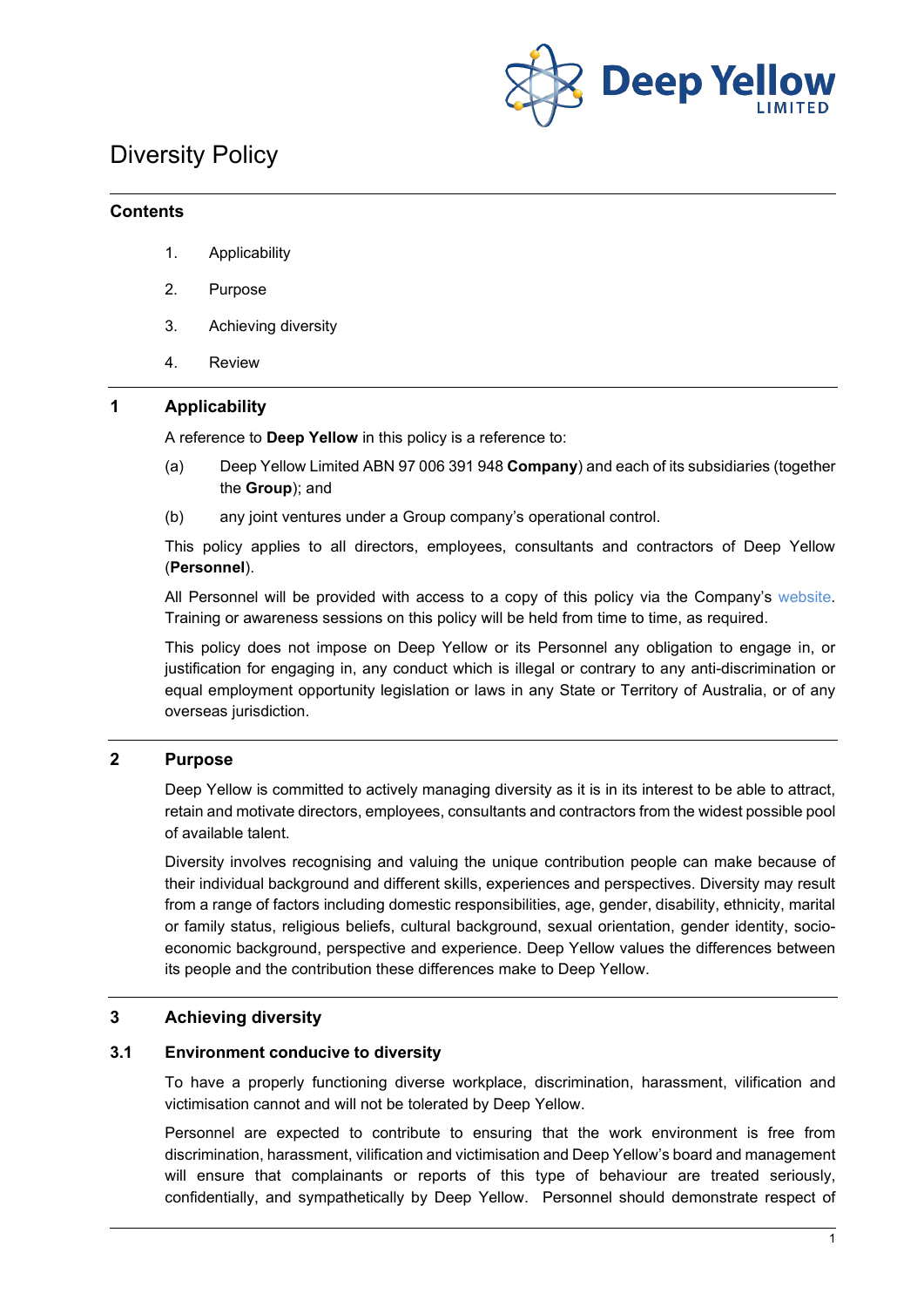others, consideration for the cultural and social differences of the people with whom they work, communicate with others politely and respectfully and raise any diversity concerns with their manager or supervisor.

Deep Yellow will encourage an awareness in all Personnel of their rights and responsibilities with regard to fairness, equity and respect for all aspects of diversity.

#### **3.2 Recruitment and management of a diverse workforce**

Deep Yellow will recruit and manage a diverse and skilled workforce on the basis of an individual's competence and performance, and recognising the importance of having the right person for the right job. Deep Yellow will ensure the workforce best represents the talent available in the communities in which Deep Yellow's assets are located and its Personnel reside.

#### **3.3 Recruitment and selection practices**

Deep Yellow will ensure appropriate recruitment and selection practices are used when hiring new staff, including Board members, so that a diverse range of candidates are considered and that there are no conscious or unconscious biases that may discriminate against certain candidates. Job specifications, advertisements, application forms and contracts will not contain any direct or inferred discrimination. Deep Yellow may engage professional consultants to assist in the recruitment and selection process to ensure a diverse range of candidates are considered.

#### **3.4 Training and development programs**

The Company's board of directors (**Board**) will consider training and executive mentoring programs to assist in the development of a broader and more diverse pool and skilled and experienced employees and that will, over time, prepare them for senior management and Board positions.

#### **3.5 Flexible working practices**

Deep Yellow recognises that employees (male and female) at all levels may have domestic responsibilities and will consider flexible work practices that will assist them to meet those responsibilities.

#### **3.6 Career progression**

Deep Yellow will foster individual career development and make decisions on selection and promotion on the basis of performance, skill and merit, recognising the importance of having the right person for the right job.

## **3.7 Keeping in touch when on parental leave**

Deep Yellow will provide opportunities for employees on extended parental leave to maintain their connection with Deep Yellow.

#### **3.8 Measurable objectives**

The Board may set measurable objectives for achieving gender diversity that are appropriate for the Company which, if established, will be disclosed in the Company's corporate governance statement prepared in accordance with ASX Listing Rule 4.10.3.

If set, these measurable objectives will include appropriate and meaningful benchmarks that are able to be, and are, measured and monitored for effectiveness in addressing any gender imbalance issues in the Company. These could include achieving specific numerical targets (e.g. a target percentage) for the proportion of women employed by the organisation generally, in senior executive roles and on the Board within a specified timeframe.

The Board may also set measurable objectives in relation to other aspects of diversity that are appropriate for the Company.